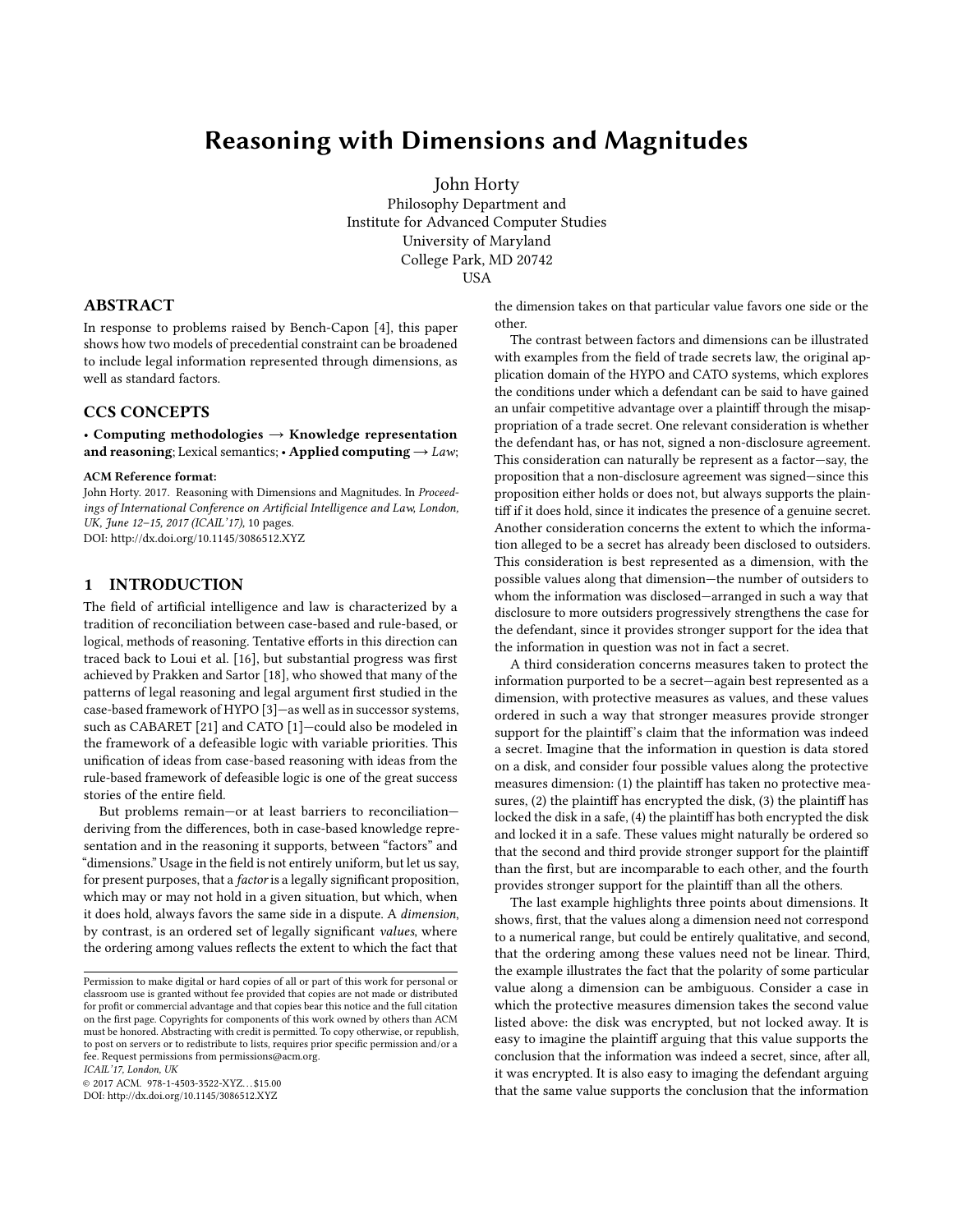was not a secret, since it was merely encrypted, and not locked away as well.

Given this distinction between factors and dimensions, then, what problem does it pose for Prakken and Sartor's reconstruction of case-based reasoning in a rule-based setting? Simply this: On one hand, many major case-based systems, with the notable exception of CATO, support reasoning based on dimensions, not just factors, and most researchers in the field, including the authors of CATO, believe that full dimensional resources are necessary for an adequate representation of legal information.<sup>[1](#page-1-0)</sup> But on the other hand, the logical reconstruction of ideas from case-based reasoning offered by Prakken and Sartor takes only factors into account relying on rules whose premises are conjunctions of factors alone, without analysis of the connection between these factors and the underlying dimensional information.

The point can be illustrated with one of Prakken and Sartor's own hypothetical examples concerning the issue whether an individual who has spent time in another country has changed fiscal domicile with respect to income tax. Among the considerations bearing on this issue is the duration of the individual's stay abroad, where greater duration provides stronger support for change of domicile. It seems most natural to represent duration through a dimension that can take on a variety of values—the individual might have stayed in the other country for a week, a month, six months, a year, five years, and so on. But in fact, Prakken and Sartor bypass the full range of available values and deal with this dimensional information, instead, only through the introduction of a pair of factors—"longduration" and "short-duration"—where the first favors change of fiscal domicile and the second favors no change.

Even if the problem of relating factors to underlying dimensional information is real, however, it may seem like a small problem. This seems to be what Prakken and Sartor themselves thought.<sup>[2](#page-1-1)</sup> But in a brief and, I feel, somewhat neglected paper, Bench-Capon [\[4\]](#page-9-0) sets out a number of arguments that raise real concerns about the possibility of handling dimensional information in the kind of rule-based systems used by Prakken and Sartor. On Bench-Capon's view, there are two crucial problems: first, as I have emphasized, no particular value along a dimensional scale necessarily favors one side or the other, in the way that factors do, and second, that if several dimensions are present, strength along one dimension can be traded off for strength along another.

As far as I know, the concerns raised by Bench-Capon have not been resolved. My goal in this paper is to do just that—to propose one way, at least, in which dimensional reasoning can be modeled in a rule-based system. In carrying out this project, I will not be working directly with Prakken and Sartor's logic, which is designed to model legal argument, but instead in a rule-based framework of my own, designed to characterize the concept of legal constraint. Still, if my proposal is successful, it can be adapted to Prakken and Sartor's logic, or to any other framework in which the reasons underlying common law decisions are carried by defeasible rules.

I begin, in the next section, by describing a standard representation of legal cases based on factors alone, and then reviewing—and

slightly reformulating—two models of precedential constraint developed within this standard setting. The first is the "result model" of constraint, supporting only a fortiori reasoning and so considered, by many, as too weak to be plausible. The second is what I call the "reason model," supporting a somewhat stronger notion of constraint, since it allows the reasons behind a court's decisions to be taken into account. I show in Section [3](#page-4-0) both how the standard representation can be modified to allow for dimensions rather than factors and how the two models of constraint, result and reason, can then be adapted to this new dimensional setting. Finally, in Section [4,](#page-7-0) I describe one way of interpreting standard information within the dimensional setting and explore relations, in this setting, between the two models of constraint.

# 2 THE STANDARD SETTING

### 2.1 Factors, rules, and cases

Let us begin by postulating a set  $F$  of standard factors-the phrase is meant to distinguish these factors from a different kind of factor to be introduced later on, which will be related to dimensional information. We simplify by imagining that the reasoning under consideration involves only a single step, proceeding at once from the factors present in a case to a decision for the plaintiff or defendant, rather than moving through a series of intermediate legal concepts. As a result, we can suppose that the entire set of standard factors is exhausted by the set  $F^{\pi} = \{f_1^{\pi}, \ldots, f_n\}$  $\binom{n}{n}$  of those favoring the plaintiff together with the set  $F^{\delta} = \{f_1^{\delta}, \ldots, f_m^{\delta}\}$  of those formation the defendant  $F_{n} = \overline{F_{n}} + F_{n}^{\delta}$ . As this position magnetic favoring the defendant:  $F = F^{\pi} \cup F^{\delta}$ . As this notation suggests, we take  $\pi$  and  $\delta$  to represent the two sides in a dispute, plaintiff and defendant, and where s is a side, we let we let  $\overline{s}$  represent the opposite side:  $\overline{\pi} = \delta$  and  $\delta = \pi$ .

Within the standard setting, a situation confronting the court that is, a standard fact situation—can be defined simply as some particular subset X of the standard factors:  $X \subseteq F$ . And where X is a standard fact situation, we let  $X^s$  represent the standard factors<br>from X that support the side s:  $X^{\pi} - Y \cap E^{\pi}$  and  $X^{\delta} - Y \cap E^{\delta}$ from X that support the side s:  $X^{\pi} = X \cap F^{\pi}$  and  $X^{\delta} = X \cap F^{\delta}$ .<br>Bulge will be defined in terms of reasons, where a standard re

Rules will be defined in terms of reasons, where a standard reason favoring the side s is some set of factors favoring that side. To illustrate:  $\{f_1^{\pi}, f_2^{\pi}\}$  is a standard reason favoring the plaintiff, while  $\{f_1^{\delta}\}$  is a standard reason favoring the defendant; but the set  $\{f_1^{\pi}, f_1^{\delta}\}\$  is not a reason, since the factors it contains do not<br>uniformly favor one side or another Peasons of this kind are to be  $\frac{1}{\sqrt{1}}$  or  $\frac{1}{\sqrt{1}}$ ,  $\frac{1}{\sqrt{1}}$ ,  $\frac{1}{\sqrt{1}}$ interpreted conjunctively, so that, for example, the reason  $\{f_1^{\pi}, f_2^{\pi}\}$ <br>represents the conjunction of the propositions represented by the  $r_{\text{c}}$  represents the conjunction of the propositions represented by the factors  $f_1^{\pi}$  and  $f_2^{\pi}$ .<br>The idea that a

The idea that a factor holds in a particular situation, or that the situation satisfies that factor, can be defined very simply in the standard case, and then lifted from factors to reasons, or sets of factors, by stipulating that a situation satisfies a set of factors whenever it satisfies each factor from that set.

<span id="page-1-3"></span>Definition 2.1. Where X is a standard fact situation and  $f_s^s$  is a neared factor X satisfies  $f^s$ -written  $X \models f^s$ -if and only if  $f^s$ standard factor, X satisfies  $f_n^s$ —written,  $X \models f_n^s$ —if and only if  $f_n^s$ belongs to X.

<span id="page-1-2"></span>Definition 2.2. Where  $X$  is a fact situation and  $W$  is a matching reason, X satisfies W-written,  $X \models W$ -if and only if X satisfies each factor contained in W.

<span id="page-1-0"></span><sup>&</sup>lt;sup>1</sup> See both Bench-Capon and Rissland [\[7\]](#page-9-7) and Rissland and Ashley [\[20\]](#page-9-8) for arguments supporting the importance of dimensions in legal knowledge representation.<br><sup>2</sup> Speaking of dimensions, as well as hypotheticals, they write that "there are no

<span id="page-1-1"></span>theoretical objections to extending our analysis with these features" [\[18,](#page-9-3) p. 279].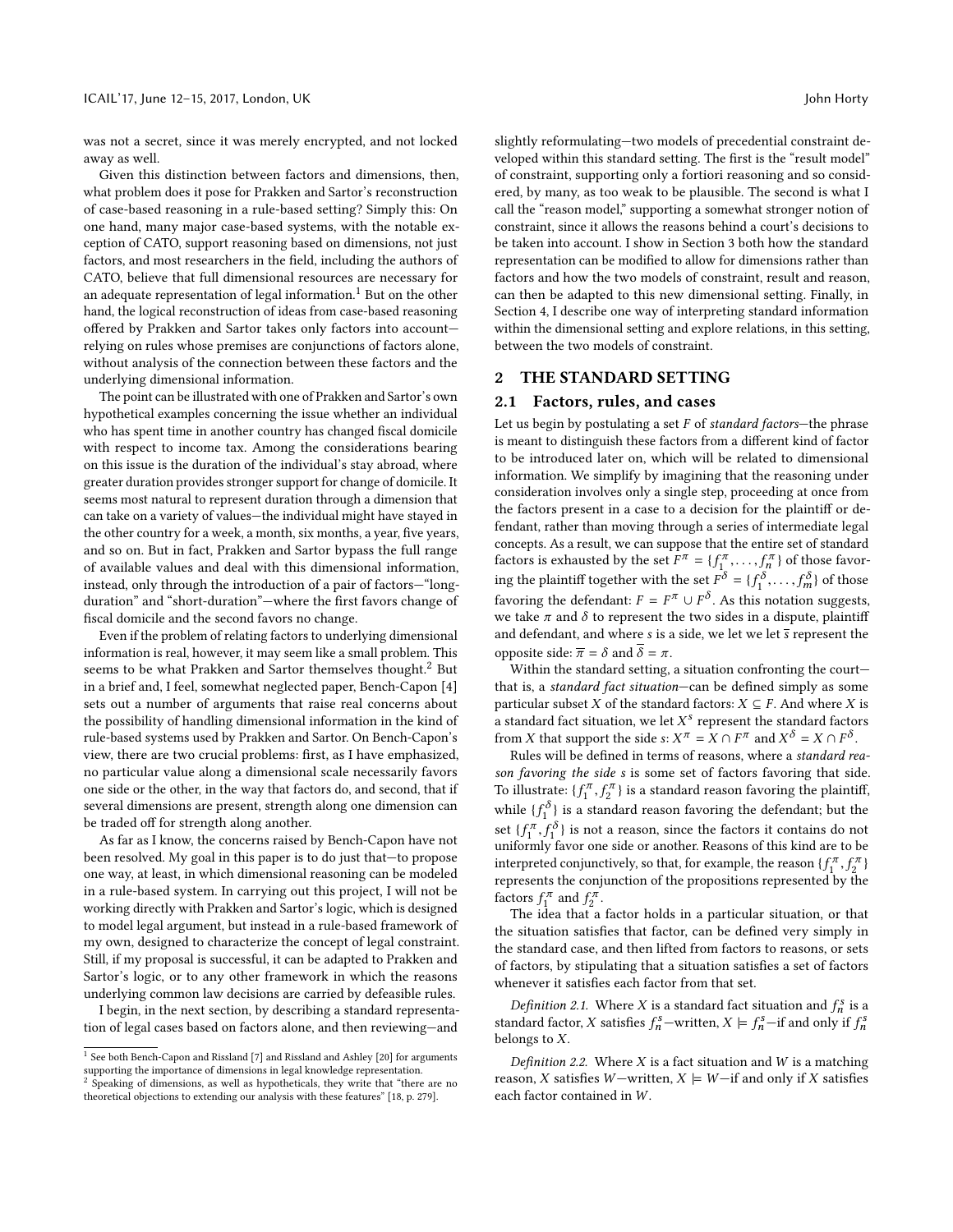Reasoning with Dimensions and Magnitudes ICAIL'17, June 12–15, 2017, London, UK

We can then define a relation of entailment between reasons, but stipulating that one reason entails another whenever any situation that satisfies the first of these reasons also satisfies the second.

<span id="page-2-0"></span>Definition 2.3. Where  $W$  and  $Z$  are matching reasons,  $W$  entails Z—written,  $W \not\vdash Z$ —if and only if  $X \models Z$  whenever  $X \models W$ , for any matching fact situation X.

These definitions call for two comments. First, both Definitions [2.2](#page-1-2) and [2.3](#page-2-0) contain the requirements that reasons, or reasons and fact situations, must be matching. These requirements can be ignored for now, since we currently have before us only standard reasons and standard fact situations, which we can assume to match. Second, logical entailment among reasons corresponds to strength as a reason-that is, where  $W$  and  $Z$  are reasons supporting the same side, it is natural to suppose that W is at least as strong a reason as Z for that side whenever  $W \not\parallel Z$ .

Given the notion of a standard reason introduced here, a standard rule r can be defined as a statement of the form  $W \rightarrow s$ , where W is a standard reason supporting the side s. We define two functions—Premise and Conclusion—picking out the premise and the conclusion of a rule, so that, in the case of this particular rule  $r$ , for example, we would have  $Premise(r) = W$  and  $Conclusion(r) = s$ . A rule like this is to be interpreted as defeasible, telling us that its premise entails its conclusion, not as a matter of necessity, but only by default. What the rule  $W \rightarrow s$  means, then, is that, if the factors from W hold in some fact situation, then as a default, the court ought to reach a decision in favor of the side s—or perhaps more intuitively, that the factors from  $W$ , taken together, provide the court with a reason for deciding for s.

A standard precedent case is defined as a standard fact situation together with an outcome and a standard rule through which that outcome is reached or justified. Such a case, then, is a triple of the form  $c = \langle X, r, s \rangle$ , where X is a fact situation containing the standard factors presented by the case,  $r$  is the rule of the case, and s is its outcome. We define three functions—Facts, Rule, and Outcome—mapping cases into their component parts, so that, in the case c above, for example, we have  $Facts(c) = X$ ,  $Rule(c) = r$ , and  $Outcome(c) = s$ . The concept of a case is subject to two coherence conditions: first, that the rule of the case must actually apply to the underlying fact situation, or equivalently, that the fact situation satisfies the reason that forms the premise of that rule, and second, that the conclusion of the case rule must match the outcome of the case itself.

<span id="page-2-1"></span>These various concepts and constraints can be illustrated through the concrete case  $c_1 = \langle X_1, r_1, s_1 \rangle$  $c_1 = \langle X_1, r_1, s_1 \rangle$  $c_1 = \langle X_1, r_1, s_1 \rangle$ , where  $X_1 = \{f_1^{\pi}, f_2^{\pi}, f_1^{\delta}, f_2^{\delta}\},$ <br>with two factors each favoring the plaintiff and the defendant with two factors each favoring the plaintiff and the defendant. where  $r_1$  $r_1$  is the rule  $\{f_1^{\pi}\} \to \pi$ , and where the outcome  $s_1$  is  $\pi$ , and  $s_2$  is  $\pi$ , and  $s_1$  is  $\pi$ . decision for the plaintiff. This particular precedent, then, represents a case in which the court decided for the plaintiff by applying or introducing a rule according to which the presence of the factor  $\int_{1}^{\pi}$  leads, by default, to a decision for the plaintiff.

<sup>J</sup> Finally, a standard case base can be defined as a set  $\Gamma$  of standard cases—a set of fact situations presented to various courts, together with their outcomes and the rules justifying these outcomes.

#### 2.2 Two models of constraint

Now, how does an existing case base like this constrain decisions in future cases? We begin by reviewing two models of precedential constraint developed in previous work.

The first, drawn from my [\[12\]](#page-9-9), is the result model, according to which an existing case base constrains a later court only when that court is presented with an a fortiori fact situation—a situation that is at least as strong for the winning side of some precedent case as the fact situation of that precedent case itself. $3$ 

Obviously, this model relies on some ordering through which different fact situations can be compared in strength for one side or another. The ordering I propose, in the standard setting, is one according to which a fact situation Y presents a case for the side s that is at least as strong as that presented by the fact situation  $X$ whenever  $Y$  contains all the factors from  $X$  that support  $s$ , and  $X$ contains all the factors from Y that support  $\overline{s}$ , the opposite side. If we let  $\leq$ <sup>s</sup> represent the strength ordering for the side s, this idea<br>can then be defined formally as follows: can then be defined formally as follows:

<span id="page-2-6"></span>Definition 2.4. Let  $X$  and  $Y$  be standard fact situations. Then  $Y$  is at least as strong as *X* for the side *s*—written, *X*  $\leq$ <sup>8</sup> *Y*—if and only if  $X^s \subseteq Y^s$  and  $Y^{\overline{s}} \subseteq X^{\overline{s}}$ .

<span id="page-2-3"></span>This definition can be illustrated by considering the previous fact situation  $X_1 = \{f_1^{\pi}, f_2^{\pi}, f_1^{\delta}, f_2^{\delta}\}\$  $X_1 = \{f_1^{\pi}, f_2^{\pi}, f_1^{\delta}, f_2^{\delta}\}\$  $X_1 = \{f_1^{\pi}, f_2^{\pi}, f_1^{\delta}, f_2^{\delta}\}\$  along with the new fact situation  $X_2 = \{f_1^{\pi}, f_2^{\pi}, f_1^{\delta}\}\$ . We then  $\beta$  $\frac{1}{2}$ , f  $\binom{5}{1}$  $\binom{5}{1}$  $\binom{5}{1}$ . We then have  $X_1 \leq \pi X_2$  $X_1 \leq \pi X_2$ , since  $X_2$  contains all  $X_1$ . At that support  $\pi$ , and  $X_2$  contains all the factors the factors from  $X_1$  $X_1$  that support  $\pi$ , and  $X_1$  contains all the factors from  $X_2$  $X_2$  that support  $\delta$ ; and we can see, likewise, that  $X_2 \leq \delta X_1$  $X_2 \leq \delta X_1$ .<br>With this strength ordering  $\leq \delta$  in place, it is straightforwar

With this strength ordering  $\leq^s$  in place, it is straightforward to define the concept of a fortiori constraint at work in the result model:

<span id="page-2-7"></span>Definition 2.5. Let  $\Gamma$  be a case base and X a matching fact situation confronting the court. Then the result model of constraint requires the court to reach a decision in  $X$  for the side s if and only if there is some case c from  $\Gamma$  such that  $Outcome(c) = s$  and  $Facts(c) \leq^s X$ .

<span id="page-2-5"></span>To continue with the same example, suppose the background case base is  $\Gamma_1 = \{c_1\}$  $\Gamma_1 = \{c_1\}$  $\Gamma_1 = \{c_1\}$ , containing only the previous case  $c_1$ , and that the court is currently confronting the situation  $X_2$  $X_2$ . Then the result model of constraint requires a decision in this situation for the plaintiff, since  $Facts(c_1) = X_1$  $Facts(c_1) = X_1$  $Facts(c_1) = X_1$  and  $Outcome(c_1) = \pi$ , and since, as we have seen,  $X_1 \leq \pi X_2$  $X_1 \leq \pi X_2$  $X_1 \leq \pi X_2$  $X_1 \leq \pi X_2$ .<br>The result model present

The result model presents a picture of precedential constraint that depends only on the comparative strength for a side of the current fact situation relative to the facts of some precedent case, regardless of the explicit rule formulated by the court to justify its decision in that precedent case. There is a long history behind the idea that a court's own efforts at justifying its decision should carry less weight than the decision itself. This history goes back at least to Goodhart's [\[11\]](#page-9-10) thesis that the ratio decidendi of a case is determined only by the decision in that case together with its material facts, and through Goodhart, to earlier work by the American legal realists.<sup>[4](#page-2-4)</sup>

<span id="page-2-2"></span> $^3$  The phrase "result model" is due to Alexander [\[2\]](#page-9-11).

<span id="page-2-4"></span> $^4$  An interesting discussion of the realist influence on Goodhart is found in Duxbury [\[9,](#page-9-12) pp. 80–90].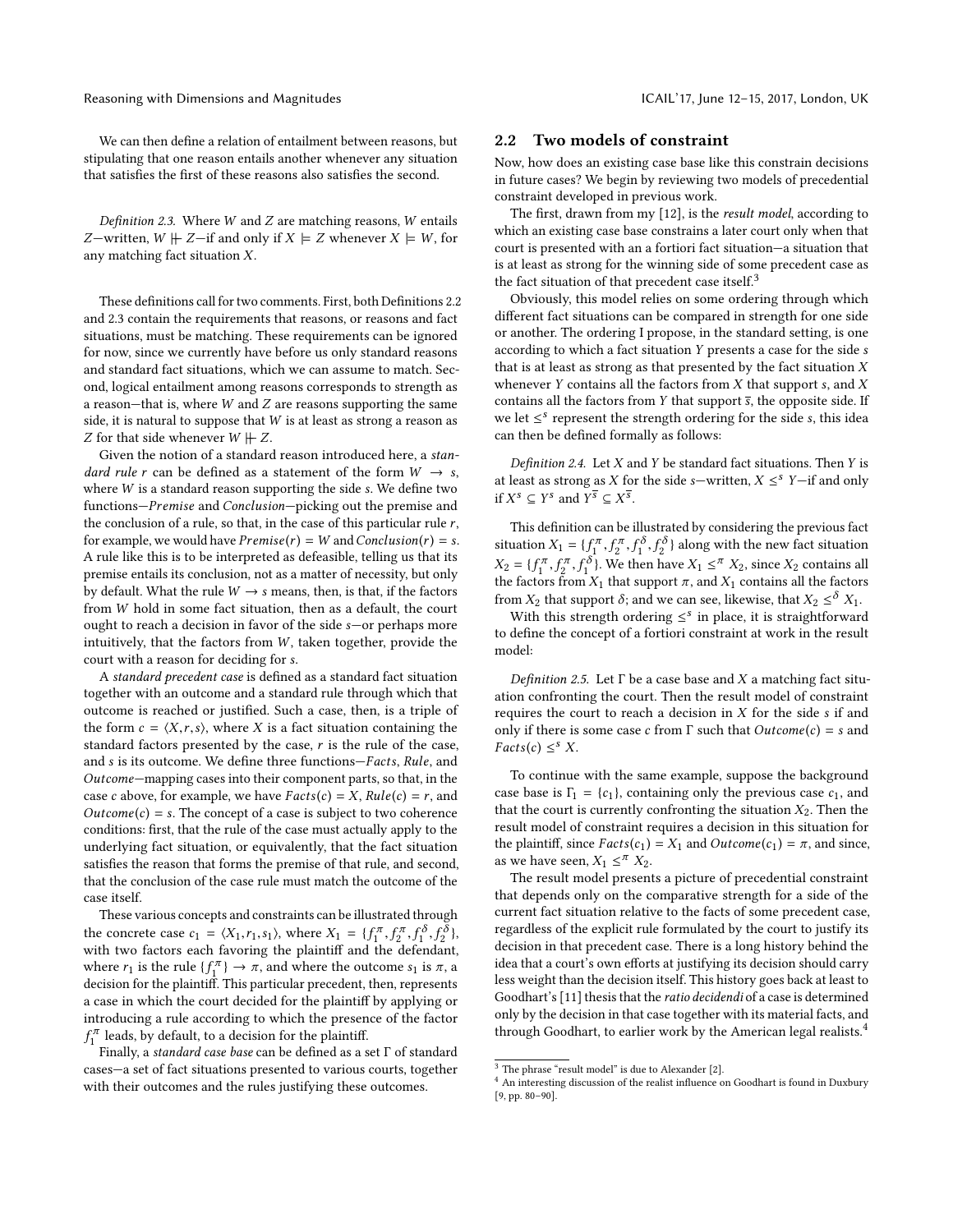But, though the history behind this idea may be long, the idea itself represents a minority opinion. Most writers—including Eisenberg [\[10\]](#page-9-13), Raz [\[19\]](#page-9-14) and Simpson [\[22\]](#page-9-15)—believe that the reasons offered by the court must be taken seriously as the basis for its decision. This perspective is captured in the reason model of constraint, with roots in the work of Grant Lamond [\[15\]](#page-9-16), first set out precisely in [\[13\]](#page-9-17), and developed in the context of artificial intelligence and law by Bench-Capon and myself in [\[14\]](#page-9-18). The central feature of this model is that it makes explicit what is, I feel, generally only implicit in case law: a priority ordering representing the strength of the reasons underlying judicial decisions.

To motivate this model of constraint, let us return to the case  $c_1 = \langle X_1, r_1, s_1 \rangle$  $c_1 = \langle X_1, r_1, s_1 \rangle$  $c_1 = \langle X_1, r_1, s_1 \rangle$ —where  $X_1 = \{ f_1^{\pi}, f$ <br>  $\pi$ , and where  $s_1$  is  $\pi$ —and ask what  $\frac{2\pi}{2}, f$  $\frac{1}{1}, f$  $\begin{aligned} \sum_{1}^{c} \delta \\ \text{where } r_1 \text{ is } \{f_1^{\pi}\} \rightarrow \\ \text{then is actually carried} \end{aligned}$ π, and where s<sub>[1](#page-2-1)</sub> is π—and ask what information is actually carried<br>by this case, what is the court telling us with its decision? Well by this case; what is the court telling us with its decision? Well, two things, at least. First of all, by appealing to the rule  $r_1$  $r_1$  as justification, the court is telling us that the reason for its decision—that is, *Premise*( $r_1$  $r_1$ ), or { $f_1^{\pi}$ }—is sufficient to justify a decision in favor<br>of the plaintiff. But second, with its decision for the plaintiff on of the plaintiff. But second, with its decision for the plaintiff on the basis of the reason  $Premise(r_1)$  $Premise(r_1)$  $Premise(r_1)$ , the court is also telling us that this reason for the plaintiff—and indeed any reason for the plaintiff that is at least as strong as this one—carries greater weight, or has higher priority, than any reason for the defendant that holds in  $X_1$  $X_1$ , the fact situation of the case.

We can recall that a reason W favoring the defendant holds in  $X_1$  $X_1$  whenever  $X_1 \models W$ , and that a reason Z for the plaintiff is at least as strong as  $Premise(r_1)$  $Premise(r_1)$  $Premise(r_1)$  whenever  $Z \nparallel Premise(r_1)$ . If we let  $\epsilon_{c_1}$  $\epsilon_{c_1}$  $\epsilon_{c_1}$  represent the priority relation on reasons that is derived from<br>the particular case  $c_1$  therefore, the force of the court's decision in the particular case  $c_1$  $c_1$ , therefore, the force of the court's decision in this case is that, if  $W$  is a reason favoring the defendant and  $Z$  is a reason favoring the plaintiff, then  $W <_{c_1} Z$  $W <_{c_1} Z$  $W <_{c_1} Z$  whenever  $X_1 \models W$ and  $Z \not\vdash \text{Premise}(r_1)$  $Z \not\vdash \text{Premise}(r_1)$  $Z \not\vdash \text{Premise}(r_1)$ . To illustrate: since  $\{f_1^{\delta}\}$  and  $\{f_1^{\pi}, f_3^{\pi}\}$  are reasons favoring the defendant and the plaintiff respectively, and since we have both  $X_1 \models \{f_1^{\delta}\}$  $X_1 \models \{f_1^{\delta}\}$  $X_1 \models \{f_1^{\delta}\}$  and  $\{f_1^{\pi}, f_3^{\pi}\} \not\vdash \text{Premise}(r_1)$ , it follows that  ${f_1^{\delta}}$  ${f_1^{\delta}}$  ${f_1^{\delta}}$   $<_{c_1} {f_1^{\pi}, f_3^{\pi}}$  – the court's decision in the case  $c_1$ <br>talls us that the reason  $f_1^{\pi}$ ,  $f_3^{\pi}$  ) – the court's decision in the case  $c_1$ tells us that the reason  $\{f_1^{\pi}, f_3^{\pi}\}$  favoring the plaintiff is assigned a<br>high property of  $f_1^{\pi}, f_3^{\pi}$  favoring the plaintiff is assigned a higher priority than the reason  $\{f_1^{\delta}\}$  favoring the defendant.<br>This line of argument leads to the following definition

This line of argument leads to the following definition of the priority ordering among reasons that can be derived from a single case:

<span id="page-3-4"></span>*Definition 2.6.* Let  $c = \langle X, r, s \rangle$  be a case, and let W and Z be matching reasons favoring the sides  $\bar{s}$  and s respectively. Then the relation  $\lt_c$  representing the priority ordering on reasons derived from the case c is defined by stipulating that  $W <_{c} Z$  if and only if  $X \models W$  and  $Z \not\models \text{Premise}(r)$ .

A reader who is familiar with earlier versions of this definition set out in [\[13\]](#page-9-17) or [\[14\]](#page-9-18), for example—might note that I have here replaced the earlier condition that  $W \subseteq X$  with the current  $X \models W$ , and the earlier condition that  $Premise(r) \subseteq Z$  with the current  $Z \nightharpoonup$  Premise(r). As it turns out, the new conditions are equivalent to the earlier conditions in the standard setting, but allow the definition to generalize to the dimensional setting.

Once we have defined the priority ordering derived from a single case, we can introduce a priority relation  $\leq_{\Gamma}$  derived from an entire case base Γ by stipulating that one reason has a higher priority than another according to the entire case base whenever that priority relation is supported by some particular case from the case base.

<span id="page-3-3"></span>Definition 2.7. Let  $\Gamma$  be a case base, and let W and Z be matching reasons. Then the relation  $\leq_\Gamma$  representing the priority ordering on reasons derived from the case base Γ is defined by stipulating that  $W <_{\Gamma} Z$  if and only if  $W <_{c} Z$  for some case c from Γ.

And we can then define a case base as consistent as long as it does not tell us, for some pair of reasons, that each has a higher priority than the other.

<span id="page-3-2"></span>Definition 2.8. Let  $\Gamma$  be a case base with  $\leq_{\Gamma}$  its derived priority ordering. Then Γ is inconsistent if and only if there are matching reasons W and Z such that  $W <_{\Gamma} Z$  and  $Z <_{\Gamma} W$ , and consistent otherwise.

Given this notion of consistency, we can turn to the reason model of constraint itself. The intuition is simply that, in deciding a case, a court is required to preserve the consistency of the case base. More exactly, supposing that, against the background of a case base  $\Gamma$ , a court is confronted with a new fact situation  $X$ , what the reason model requires is simply that the court reach a decision in the situation  $X$  that is consistent with Γ.

<span id="page-3-1"></span>Definition 2.9. Let  $\Gamma$  be a case base and X a matching fact situation confronting the court. Then the reason model of constraint requires the court to base its decision on some rule  $r$  supporting an outcome s such that the new case base  $\Gamma \cup \{ \langle X, r, s \rangle \}$  is consistent.

<span id="page-3-0"></span>This definition can be illustrated by assuming once more that the background case base is  $\Gamma_1 = \{c_1\}$  $\Gamma_1 = \{c_1\}$  $\Gamma_1 = \{c_1\}$ , containing as its single member the familiar case  $c_1$  $c_1$ . Suppose that, against this background, the court confronts the fresh situation  $X_3 = \{f_1^{\pi}, f_1^{\delta}\}\$ and considers finding for the defendant on the basis of  $\{f_1^{\delta}\}$ , leading to the decision  $c_3 = \langle X_3, r_3, s_3 \rangle$  $c_3 = \langle X_3, r_3, s_3 \rangle$  $c_3 = \langle X_3, r_3, s_3 \rangle$ , where  $X_3$  is as above, where  $r_3$  is  $\{f_1^{\delta}\} \rightarrow \delta$ , and where  $s_3$  $s_3$  is  $\delta$ . Since  $X_3 \models \{f_1^{\pi}\}\$  and  $\{f_1^{\delta}\}\ \mathsf{H}$  *Premise*(*r*<sub>3</sub>), we would then have  $\{f_1^{\pi}\}\langle c_3 \{f_1^{\delta}\}\rangle$  $\{f_1^{\pi}\}\langle c_3 \{f_1^{\delta}\}\rangle$  $\{f_1^{\pi}\}\langle c_3 \{f_1^{\delta}\}\rangle$ , according to which the reason  $\{f_1^{\delta}\}\$  for the defendant would have to have a higher priority than the reason the defendant would have to have a higher priority than the reason  ${f_1^{\pi}}$  ${f_1^{\pi}}$  ${f_1^{\pi}}$  for the plaintiff. But  $\Gamma_1$  already contains the case  $c_1$ , from which we can derive the priority relation  $\{f_0^{\delta}\}\leq_{c_1} \{f_1^{\pi}\}\$  $\{f_0^{\delta}\}\leq_{c_1} \{f_1^{\pi}\}\$  $\{f_0^{\delta}\}\leq_{c_1} \{f_1^{\pi}\}\$ , telling us<br>exactly the opposite  $A\epsilon_0$  result, the augmented case base  $\Gamma_{c1}$  if  $c_2$ exactly the opposite. As a result, the augmented case base  $\Gamma_1 \cup \{c_3\}$  $\Gamma_1 \cup \{c_3\}$  $\Gamma_1 \cup \{c_3\}$  $\Gamma_1 \cup \{c_3\}$  $\Gamma_1 \cup \{c_3\}$ would be inconsistent, so that the reason model would prevent the court from deciding the situation  $X_3$  $X_3$  for the defendant on the basis of the rule  $r_3$  $r_3$ .

What are the relations between these two models of constraint, result and reason? It is easy to see that constraint in accord with the result model entails constraint in accord with the reason model.

<span id="page-3-5"></span>OBSERVATION 1. Let  $\Gamma$  be a consistent case base and X a new fact situation confronting the court, and suppose the result model requires the court to reach a decision for the side s in the situation X. Then the reason model likewise requires the court to reach a decision for the side s.

But at least in the standard setting, the converse entailment fails, as the example just considered shows. Supposing that the court is confronting the new fact situation  $X_3 = \{f_1^{\pi}, f_1^{\delta}\}\$  $X_3 = \{f_1^{\pi}, f_1^{\delta}\}\$  $X_3 = \{f_1^{\pi}, f_1^{\delta}\}\$  against the hackground of the case has  $F_1 = \{c_1\}$  the result model of constraint background of the case base  $\Gamma_1 = \{c_1\}$  $\Gamma_1 = \{c_1\}$  $\Gamma_1 = \{c_1\}$ , the result model of constraint<br>does not require a decision for the plaintiff, since  $X_2$  is not at least does not require a decision for the plaintiff, since  $X_3$  $X_3$  is not at least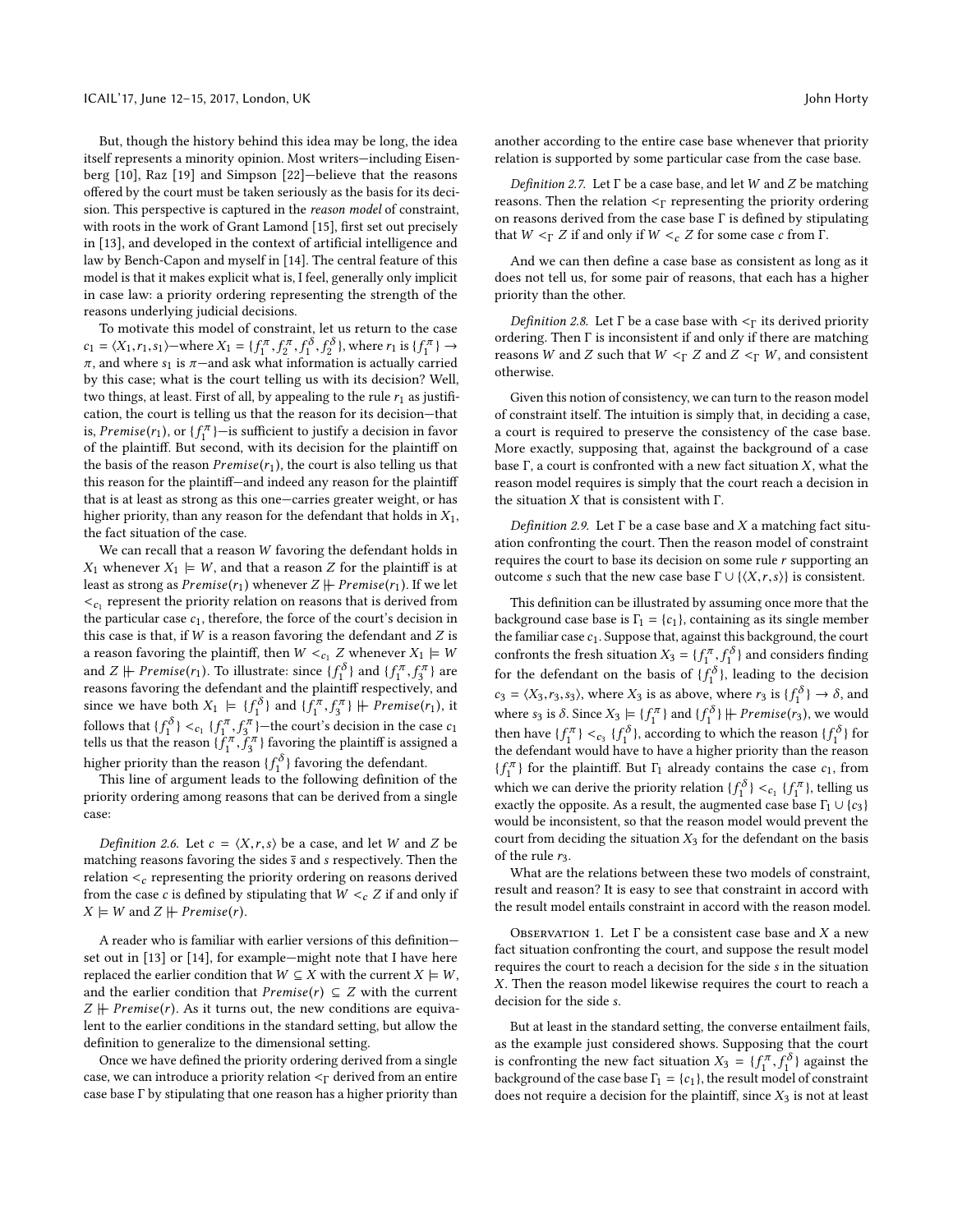Reasoning with Dimensions and Magnitudes ICAIL'17, June 12–15, 2017, London, UK

as strong for the plaintiff as some case already decided for the plaintiff—in particular, we do not have  $X_1 \leq^{\pi} X_3$  $X_1 \leq^{\pi} X_3$  $X_1 \leq^{\pi} X_3$  $X_1 \leq^{\pi} X_3$ . But as we have<br>just seen the reason model of constraint does require a decision just seen, the reason model of constraint does require a decision for the plaintiff in this situation, since a decision for the defendant on the only grounds available, the reason  $\{f_1^{\delta}\}$ , would render the background case has inconsistent. The reason model allows the background case base inconsistent. The reason model allows the court to narrow the rule supporting its judgment, thus broadening the scope of its decision and constraining more future cases.

# <span id="page-4-0"></span>3 THE DIMENSIONAL SETTING

### 3.1 Dimensions and magnitudes

We now move from the standard setting, with a case representation based on standard factors, to the dimensional setting. While a factor is a legally significant proposition, which either holds or does not, but always favors the same side when it does hold, a dimension, we recall, is an ordered set of values, with the ordering corresponding to the extent to which these values favor one side or the other. The importance of dimensions was illustrated earlier with Prakken and Sartor's change of fiscal domicile example, where the issue under dispute is whether a period of residence in a foreign country counts as a change of fiscal domicile, and where one dimension to consider is the duration of that period, with various lengths of time as values and longer lengths of time favoring change of domicile more strongly. Of course, there may be more than one dimension to consider in a given dispute. In the present example, another relevant dimension might be the proportion of the individual's income derived from organizations based in the foreign country, with particular percentages as values and larger percentages favoring change of domicile.

To represent information like this, we start by postulating a set  $D = \{d_1, d_2, \ldots, d_n\}$  of dimensions relevant to some area of dispute. For each dimension, we assume an ordered set of values, ranging from those favoring the side s to those favoring the side  $\overline{s}$ . Where  $p$ and *q* are values along some fixed dimension, we take the statement<br> $p \leq^{s} q$ 

$$
p \leq^s q
$$

 $p \leq^{s} q$ <br>to mean that the assignment of the value q to this dimension favors<br>the side s at least as strongly as the assignment of a This order the side s at least as strongly as the assignment of  $p$ . This ordering on dimension values is assumed to satisfy the transitivity and antisymmetry conditions

$$
p \leq^s q \text{ and } q \leq^s r \text{ implies } p \leq^s r,
$$
  

$$
p \leq^s q \text{ and } q \leq^s q \text{ implies } p = q,
$$

 $p \leq^s q$  and q<br>as well as a duality condition

$$
p \leq^s q \text{ if and only if } q \leq^{\overline{s}} p
$$

 $p - p$ <br>according to which q favors the side s at least as much as p just in case *p* favors the opposite side  $\overline{s}$  at least as much as *q*.

This notation can be illustrated with the fiscal domicile example if we imagine that the plaintiff is the individual's native country, which is arguing against change of domicile in order to tax the individual's income, and that the defendant is the individual, who is arguing for change of domicile in order to pay, we can suppose, the lower tax rates available in a foreign country. Here, two possible values along the dimension representing the period of residence abroad are six months and eighteen months. If these values are represented simply as 6 and 18, we have 6  $\leq^\delta$  18, since the longer

period favors the defendant's argument for change of domicile; duality then tells us that 18  $\leq$ <sup> $\pi$ </sup> 6, since the shorter period favors the plaintiff's argument against change.

Where *p* is a value along the dimension *d*, the pair  $\langle d, p \rangle$  is a value assignment, according to which the dimension d takes on the value  $p$ . In contrast to a standard fact situation, defined earlier as a set of standard factors, a dimensional fact situation

$$
X=\{\langle d,p\rangle:d\in D\}
$$

can be defined as a set of values assignments, one for each dimension, subject to the condition that if  $\langle d, p \rangle$  and  $\langle d, p' \rangle$  both belong<br>to Y then  $b - b'$ . A dimensional foct situation in other words is a to X, then  $p = p'$ . A dimensional fact situation, in other words, is a function manning each dimension to a value along that dimension function mapping each dimension to a value along that dimension. We take  $X(d)$  as the value assigned to the dimension d in the fact situation  $X$ , where this idea is defined in the usual way:

$$
X(d) = p \text{ if and only if } \langle d, p \rangle \in X.
$$

The central conceptual problem presented by the dimensional setting is that, while standard fact situations are constructed out of standard factors, which always favor one side or the other, dimensional fact situations are constructed out of value assignments, which need not favor any particular side. We address this problem by introducing a different class of factors, like standard factors in possessing a definite polarity, but keyed to the value assignments found in dimensional fact situations.

To motivate the proposal, imagine that an individual has been living in a foreign country for two and a half years, and the question of fiscal domicile hinges on whether a period of that length counts as a long duration. How could a court reach a decision in this situation, and how could it justify its decision? My suggestion is that the court might focus on some particular value along the dimension scale—a value that seems to be salient—and then both make and justify its decision by comparing the value of the dimension in the current fact situation to that salient value. Suppose, for instance, that the value of one year seems, to the court, like a sufficient and salient length of time to count as a long duration. The court could then register its decision in the current situation by ruling for change of fiscal domicile, and so in favor of the defendant, on the grounds that the period of residence in the foreign country lasted at least a year.

This proposition—to spell it out, that the actual period of residence abroad favors the defendant at least as much as a period of one year—is a kind of factor: it either holds or does not hold in any fact situation, and always favors the same side, the defendant, when it does hold. Generalizing from our example, then, where  $p$  is some value along the dimension  $d$ , we now introduce the concept of a magnitude factor favoring the side s, as a statement of the form

s d,p

carrying the meaning: the actual value assigned to the dimension d favors the side s as least as strongly as the value  $p$ . If we take  $d_1$  as the dimension representing length of time abroad, the magnitude factor at work in our example can now be expressed as  $M_{d_1,12}^{\delta}$ , the proposition that the actual value assigned to  $d_1$  in the situation at proposition that the actual value assigned to  $d_1$  in the situation at hand favors the defendant at least as much as a value of twelve months, or one year.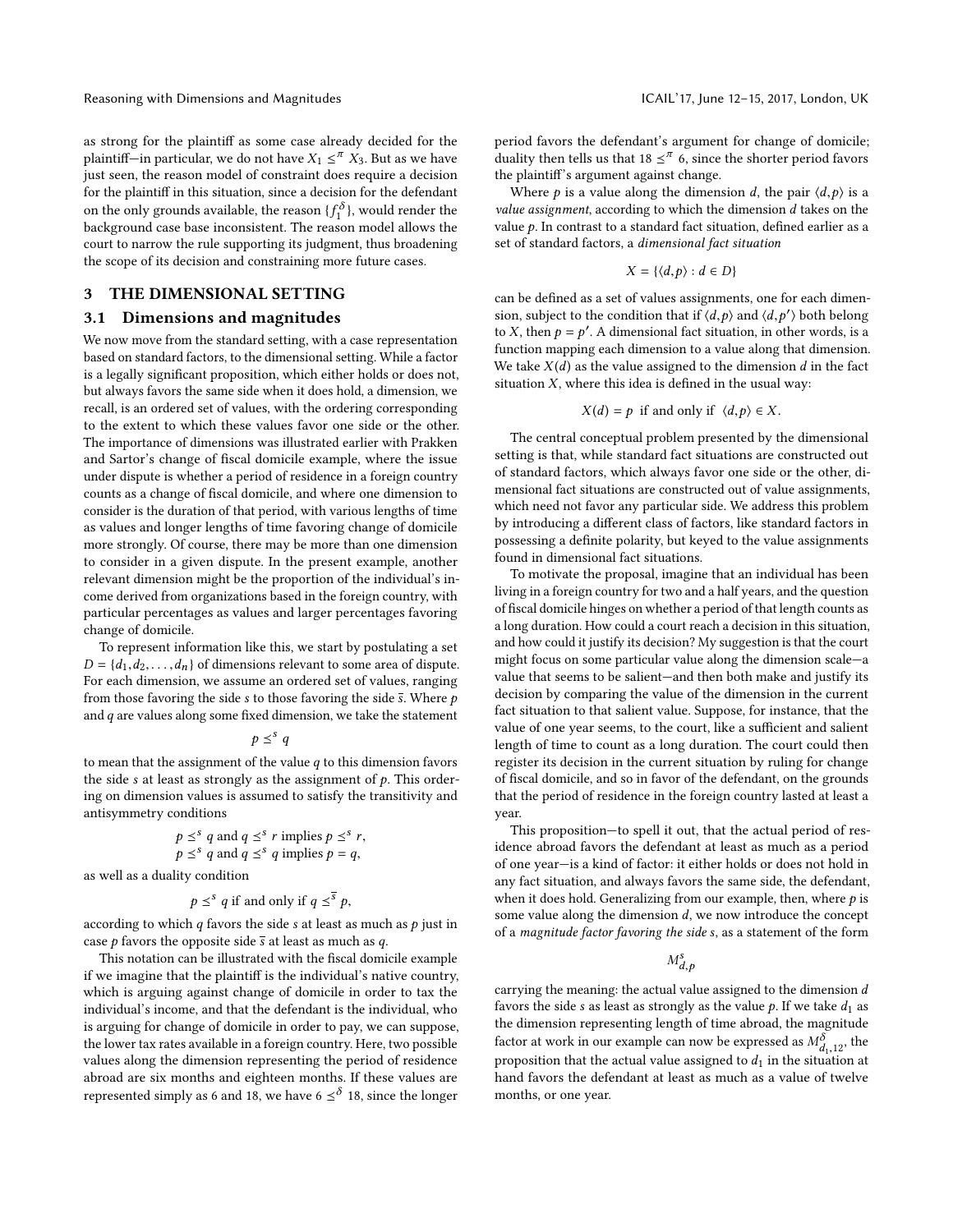Once these magnitude factors have been introduced, we follow the pattern from the standard setting by defining a magnitude reason favoring the side s as a set of magnitude factors favoring that side. A factor collection of the form  $\{M_{d_1,p}^{\pi}, M_{d_2,q}^{\pi}\}$ , then, would be a magnitude reason favoring the plaintiff, carrying the conjunctive<br>magnitude reason favoring the plaintiff, carrying the conjunctive meaning that the actual value assigned to  $d_1$  favors the plaintiff as least as strongly as  $p$  and the actual value assigned to  $d_2$  favors the plaintiff as least as strongly as q.

Now, what about satisfaction and entailment? In the standard setting, where fact situations were simply sets of standard factors, a fact situation could be said to satisfy a factor whenever that factor belonged to the situation. But this idea, set out in Definition [2.1,](#page-1-3) cannot carry over to the dimensional setting, since a fact situation is now defined as a set of value assignments and a magnitude factor is something else entirely—a statement of the form  $M_{d,p}^{\tilde{s}}$ , carrying the meaning use entirity a statement of the total  $M_{d,p}$ , carrying the meaning, once again, that the value assigned to dimension d favors the side  $s$  at least as strongly as the value  $p$ . Here, since the value assigned to the dimension d in some situation X is simply  $X(d)$ , and since this value favors the side s at least as strongly as the value p whenever  $p \leq^{s} X(d)$ , the conditions under which a dimensional fort situation satisfies a magnitude factor can be defined as follows: fact situation satisfies a magnitude factor can be defined as follows:

<span id="page-5-0"></span>Definition 3.1. Where X is a dimensional fact situation and  $M_{d,p}^s$  $\lim_{d,p} \ln \frac{M_{d,p}}{d}$ <br>is a magnitude factor, X satisfies  $M_{d,p}^s$  –written,  $X \models M_{d,p}^s$  –if and<br>only if  $n \leq X(d)$ only if  $p \leq^s X(d)$ .

To illustrate, imagine that the dimensional fact situation  $X$  contains the value assignment  $\langle d_1, 30 \rangle$ , indicating that the individual has been in the foreign country for a period of two and a half years, or thirty months, so that  $X(d_1) = 30$ . Since a period of thirty months favors the conclusion of an absence of long duration, and so the defendant, more than a period of twelve months, we therefore have  $12 \leq^{8} X(d_1)$ , which now tells us that  $X \models M_{d_1,12}^{\delta}$ .<br>Once the previous treatment of factor satisfact

Once the previous treatment of factor satisfaction from Definition [2.1](#page-1-3) has been replaced with this new treatment, from Definition [3.1,](#page-5-0) our earlier definitions of reason satisfaction and entailment can be carried over without change to the dimensional setting. We can say, in accord with Definition [2.2,](#page-1-2) that a dimensional fact situation satisfies a magnitude reason whenever that fact situation satisfies each magnitude factor belonging to that reason, and in accord with Definition [2.3,](#page-2-0) that one magnitude reason entails another whenever every dimensional fact situation that satisfies the first also satisfies the second. In interpreting these definitions, of course, we must attend to the matching requirements, which guarantee that they apply only within settings, not across settings.

If  $W$  is a magnitude reason favoring the side  $s$ , we can now define  $W \rightarrow s$  as a *magnitude rule*, where this rule is interpreted defeasibly, just like a standard rule, and where the functions Premise and Conclusion picking out the premise and conclusion of this rule are defined as before. And following the pattern of the standard setting, we can define a *dimensional case* as a triple  $c = \langle X, r, s \rangle$ , where X is a dimensional fact situation,  $r$  is a magnitude rule justifying a particular outcome, and s is the case outcome itself. As before, we have three functions—Facts, Rule, and Outcome—mapping cases into their component parts. And we require, as coherence condition on the concept of a case, both that the rule of the case should apply

to its fact situation and that the conclusion of the case rule should match the case outcome.

<span id="page-5-1"></span>These ideas can be illustrated through the concrete example  $c_4 = \langle X_4, r_4, s_4 \rangle$  $c_4 = \langle X_4, r_4, s_4 \rangle$  $c_4 = \langle X_4, r_4, s_4 \rangle$ , where  $X_4 = \{ \langle d_1, 30 \rangle, \langle d_2, 60 \rangle \}$  is the underlying dimensional fact situation, where  $r_4$  $r_4$  is the magnitude rule  ${M_{d_{1,1}}^{\delta}} \rightarrow \delta$ , and where s<sub>[4](#page-5-1)</sub> is  $\delta$ , a decision for the plaintiff. If we take d<sub>1</sub> and d<sub>2</sub> as the dimensions representing length of time in we take  $d_1$  and  $d_2$  as the dimensions representing length of time in a foreign country and proportion of income earned from organizations based in that country, then  $X_4$  $X_4$  represents a fact situation in which an individual spent two and a half years in a foreign country, and during that period earned sixty percent of his or her income from organizations based in that country. The case, then, is one in which, faced with this situation, the court ruled for change of fiscal domicile, and so in favor of the defendant, on the grounds that the individual spent at least a year in the foreign country.

Finally, and as in the standard setting, we define a dimensional case base  $\Gamma$  as a set of dimensional cases.

#### 3.2 Constraint

How can our two models of constraint, result and reason, be adapted to the dimensional setting?

The result model, we recall, was meant to capture a fortiori reasoning—according to which a court is constrained to decide a situation for a particular side whenever that situation is at least as strong for that side as the fact situation from some case that has already been decided for that side—and so depends on an ordering through which different fact situations can be compared in strength for one side or another. In the standard setting, with standard fact situations built from standard factors, this ordering was set out in Definition [2.4,](#page-2-6) but of course, that definition is no longer applicable in the dimensional setting. Fortunately, it is plain how the new definition should go: the dimensional fact situation Y should now be defined to be at least as strong for a side as the dimensional fact situation  $X$  whenever, for every dimension, the value assigned by Y to that dimension favors that side at least as much as the value assigned by X. Continuing to use  $\leq^s$  to represent strength for a side s this new definition can be stated formally as follows: side s, this new definition can be stated formally as follows:

<span id="page-5-2"></span>Definition 3.2. Let  $X$  and  $Y$  be dimensional fact situations. Then Y is at least as strong as X for the side s—written,  $X \leq^{s} Y$ —if and only if  $Y(d) \leq^{s} Y(d)$  for each dimension d from D only if  $X(d) \leq^s Y(d)$  for each dimension d from D.

And once this new concept of strength for a side is in place, our previous specification of the result model in terms of strength for a side, set out in Definition [2.5,](#page-2-7) can be carried over without change.

<span id="page-5-4"></span><span id="page-5-3"></span>The result model, in the dimensional setting, can be illustrated by taking as background the dimensional case base  $\Gamma_2 = \{c_4\}$  $\Gamma_2 = \{c_4\}$  $\Gamma_2 = \{c_4\}$ , containing only the earlier dimensional case  $c_4$  $c_4$ , and imagining that the court is confronting the new situation  $X_5 = \{ \langle d_1, 36 \rangle, \langle d_2, 65 \rangle \}$ , representing a state of affairs in which an individual spent three years in a foreign country while earning sixty-five percent of his or her income from organizations based there. Comparing this fresh situation to the earlier  $X_4 = \{ \langle d_1, 30 \rangle, \langle d_2, 60 \rangle \}$  $X_4 = \{ \langle d_1, 30 \rangle, \langle d_2, 60 \rangle \}$  $X_4 = \{ \langle d_1, 30 \rangle, \langle d_2, 60 \rangle \}$ , our new Definition 3.2 tells us that  $X_4 \le \delta X_5$  since 30  $\le \delta$  36 along the dimension tion [3.2](#page-5-2) tells us that  $X_4 \leq^{\delta} X_5$  $X_4 \leq^{\delta} X_5$  $X_4 \leq^{\delta} X_5$  $X_4 \leq^{\delta} X_5$ , since 30  $\leq^{\delta}$  36 along the dimension depends of the dimension depends on  $A_5$ . Definition 2.5 then tells  $d_1$  and 60  $\leq$ <sup>8</sup> 65 along the dimension  $d_2$ . Definition [2.5](#page-2-7) then tells<br>us that according to the result model. Y<sub>r</sub> must be decided for the us that, according to the result model,  $X_5$  $X_5$  must be decided for the defendant, since this situation is at least as strong for the defendant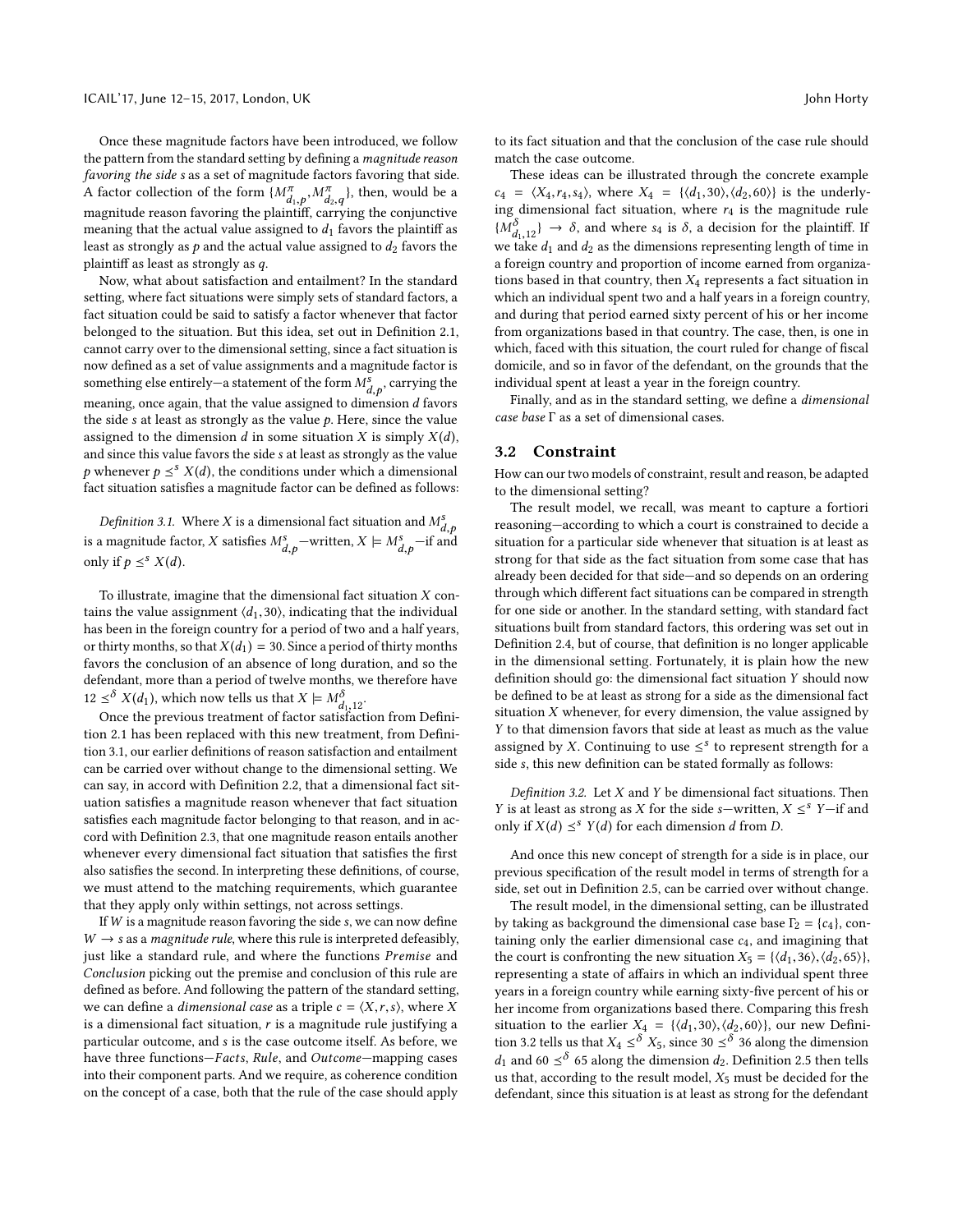as  $X_4$  $X_4$ , the fact situation from the previous case  $c_4$  that was already decided for the defendant.

The result model, then, can be adapted in a straightforward way to the dimensional setting, but what about the reason model? Here we can see the point of our reformulation of the reason model in terms of the logical ideas of reason satisfaction and reason entailment—for it now turns out that, subject only to matching restrictions, the treatment of the reason model set out earlier carries over without change to the dimensional setting.

To spell it out: According to Definition [2.9,](#page-3-1) the reason model requires a court, faced with a fresh fact situation and working against the background of an existing case base, to reach a decision that maintains consistency of the case base. A case base is consistent, according to Definition [2.8,](#page-3-2) as long as there are no two reasons each of which is prioritized over the other on the basis of the priority ordering derived from that case base, where this idea is set out in Definition [2.7,](#page-3-3) which itself relies on the central concept, set out in Definition [2.6,](#page-3-4) of the priority ordering on reasons derived from a single case. This latter definition draws on the ideas of reason satisfaction and reason entailment from Definitions [2.2](#page-1-2) and [2.3,](#page-2-0) which themselves bottom out, in the standard setting, in the treatment of standard factor satisfaction from Definition [2.1](#page-1-3) and, in the dimensional setting, in the new treatment of magnitude factor satisfaction from Definition [3.1.](#page-5-0) The entire structure of the reason model is thus identical in the standard and dimensional settings, differing only at the very bottom, with different definitions of satisfaction for standard and magnitude factors.

Still, even though the dimensional reason model simply parallels the standard version, it is worth discussing a few examples in order to understand the shape of this model in the more complex dimensional setting.

<span id="page-6-0"></span>Example 1. Continuing to work in the fiscal domicile domain, we begin with the simplifying assumption that there is only one dimension of concern: length of time abroad. Suppose that  $\Gamma_3 = \{c_6\}$  $\Gamma_3 = \{c_6\}$  $\Gamma_3 = \{c_6\}$ , with  $c_6 = \langle X_6, r_6, s_6 \rangle$  $c_6 = \langle X_6, r_6, s_6 \rangle$  $c_6 = \langle X_6, r_6, s_6 \rangle$ , where  $X_6 = \{ \langle d_1, 30 \rangle \}$ , where  $r_6$  is  $\{M_{d_1,12}^{\delta} \} \rightarrow \delta$  and where  $s_6$  is  $\delta$ . The single case in this case hase, then is one δ, and where  $s_6$  $s_6$  is δ. The single case in this case base, then, is one in which the defendant has spent two and a half years abroad and the court ruled for change of fiscal domicile, and so in favor of the defendant, on the grounds that the period abroad lasted at least a year. Now, against this background, imagine that the new situation  $X_7 = \{ \langle d_1, 18 \rangle \}$ , representing a defendant who has spent a year and a half, or eighteen months, abroad comes before a different court. The new court, we can suppose, has stricter standards for change of fiscal domicile and would prefer to rule against change in this situation, and so for the plaintiff, on the grounds that the defendant has spent less than two years abroad—that is, that the actual period abroad favors the plaintiff at least as much as a period of two years, or twenty-four months. The resulting decision would be represented by the new case  $c_7 = \langle X_7, r_7, s_7 \rangle$  $c_7 = \langle X_7, r_7, s_7 \rangle$  $c_7 = \langle X_7, r_7, s_7 \rangle$ , where  $X_7$  is as above, where  $r_7$  $r_7$  is  $\{M_{d,24}^{\pi}\}\rightarrow \pi$ , and where  $s_7$  is  $\pi$ .<br>Can the new court rule as it prefers? It can acc

Can the new court rule as it prefers? It can, according to the reason model, since the resulting case base  $\Gamma_3 \cup \{c_7\}$  $\Gamma_3 \cup \{c_7\}$  $\Gamma_3 \cup \{c_7\}$  $\Gamma_3 \cup \{c_7\}$  $\Gamma_3 \cup \{c_7\}$  is consistent.

Example 2. As in the previous example, we take as background the case base  $\Gamma_3 = \{c_6\}$  $\Gamma_3 = \{c_6\}$  $\Gamma_3 = \{c_6\}$  $\Gamma_3 = \{c_6\}$  $\Gamma_3 = \{c_6\}$ , with  $c_6$  as before, and again imagine that a new court is confronted with the fact situation  $X_7 = \{ \langle d_1, 18 \rangle \}$  $X_7 = \{ \langle d_1, 18 \rangle \}$  $X_7 = \{ \langle d_1, 18 \rangle \}$ . This time, however, the new court embraces standards for change of fiscal domicile very much stricter than those of the original court, and would prefer to rule against change, and so for the plaintiff, not on the grounds that the defendant spent less than two years abroad, but on the grounds that the defendant spent less than three years, or thirty-six months, abroad. The resulting decision would be represented by the case  $c_8 = \langle X_8, r_8, s_8 \rangle$  $c_8 = \langle X_8, r_8, s_8 \rangle$  $c_8 = \langle X_8, r_8, s_8 \rangle$ , where  $X_8 = X_7$  $X_8 = X_7$ , where  $r_8$  $r_8$  is  $\{M_{d_1,36}^{\pi}\}\rightarrow \pi$ , and where  $s_8$  is  $\pi$ .<br>Again we must ask whether the new

<span id="page-6-3"></span>Again we must ask whether the new court can rule as it prefers, and the answer this time is that it cannot, since the resulting case base  $\Gamma_3 \cup \{c_8\}$  $\Gamma_3 \cup \{c_8\}$  $\Gamma_3 \cup \{c_8\}$  $\Gamma_3 \cup \{c_8\}$  $\Gamma_3 \cup \{c_8\}$  would be inconsistent. This fact can be seen informally by noting that the new case rule  $r_8$  $r_8$  would indeed apply to the previous situation  $X_6$  $X_6$ , and conflict with the decision reached regarding that situation by the  $c_6$  $c_6$  court. For a more formal verification, we need only note that  $X_6 \models Premise(r_8)$  $X_6 \models Premise(r_8)$  $X_6 \models Premise(r_8)$  $X_6 \models Premise(r_8)$  $X_6 \models Premise(r_8)$  and of course that *Premise*( $r_6$  $r_6$ )  $\neq$  *Premise*( $r_6$ ), from which it follows by Definition [2.6](#page-3-4) that  $Premise(r_8) <_{c_6} Premise(r_6)$  $Premise(r_8) <_{c_6} Premise(r_6)$  $Premise(r_8) <_{c_6} Premise(r_6)$  $Premise(r_8) <_{c_6} Premise(r_6)$  $Premise(r_8) <_{c_6} Premise(r_6)$ , and also that  $X_8 \models Premise(r_6)$ <br>and  $Premise(r_2) \not\models Premise(r_3)$  from which it likewise follows that and  $Premise(r_8)\,\not\!\!\!\!\!\!\!|\; Premise(r_8),$  $Premise(r_8)\,\not\!\!\!\!\!\!\!|\; Premise(r_8),$  $Premise(r_8)\,\not\!\!\!\!\!\!\!|\; Premise(r_8),$  from which it likewise follows that  $Premise(r_6) <_{c_8} Premise(r_8).$  $Premise(r_6) <_{c_8} Premise(r_8).$  $Premise(r_6) <_{c_8} Premise(r_8).$  $Premise(r_6) <_{c_8} Premise(r_8).$  $Premise(r_6) <_{c_8} Premise(r_8).$ 

Example 3. We now consider a fiscal domicile example in which there is more than one dimension of concern. Take as background the previous case base  $\Gamma_2 = \{c_4\}$  $\Gamma_2 = \{c_4\}$  $\Gamma_2 = \{c_4\}$  $\Gamma_2 = \{c_4\}$  $\Gamma_2 = \{c_4\}$ , containing  $c_4 = \langle X_4, r_4, s_4 \rangle$ , where  $X_4 = \{ \langle d_1, 30 \rangle, \langle d_2, 60 \rangle \}$  $X_4 = \{ \langle d_1, 30 \rangle, \langle d_2, 60 \rangle \}$  $X_4 = \{ \langle d_1, 30 \rangle, \langle d_2, 60 \rangle \}$ , where  $r_4$  is  $\{ M_{d_1, 12}^{\delta} \} \rightarrow \delta$ , and where  $s_4$  is  $\delta$ .<br>This case, once again, represents a situation in which the defendant This case, once again, represents a situation in which the defendant spent two and a half years in a foreign country while earning sixty percent of his or her income there, and in which the court decided for the defendant on the grounds that the period abroad lasted at least a year. Now imagine that, against this background, a different court confronts the new fact situation  $X_9 = {\langle d_1, 36 \rangle, \langle d_2, 10 \rangle}$ , representing an individual who easily satisfies the rule of the  $c_4$  $c_4$  court by spending three years in a foreign country, but during that period earned only ten percent of his or her income from organizations based there .

<span id="page-6-4"></span><span id="page-6-2"></span>In considering this situation, the new court might be struck by the remarkably low proportion of income earned from foreign organizations, suppose that this possibility escaped notice of the  $c_4$  $c_4$  court when it formulated its rule based solely on length of stay abroad, and therefore rule against change of domicile, and so in favor of the plaintiff, on the grounds that less than twenty-five percent of income was earned from foreign organizations. This decision would be represented by the case  $c_9 = \langle X_9, r_9, s_9 \rangle$  $c_9 = \langle X_9, r_9, s_9 \rangle$  $c_9 = \langle X_9, r_9, s_9 \rangle$ , where  $X_9$  $X_9$  is as above, where  $r_9$  is  $\{M_{q_2,25}^{\pi}\}\rightarrow \pi$ , and where s<sub>9</sub> is π. We leave it to the reader to verify that this decision is allowed by the leave it to the reader to verify that this decision is allowed by the rule model of constraint, since the resulting case base  $\Gamma_2 \cup \{c_9\}$  $\Gamma_2 \cup \{c_9\}$  $\Gamma_2 \cup \{c_9\}$  $\Gamma_2 \cup \{c_9\}$  $\Gamma_2 \cup \{c_9\}$  is consistent. What this example shows is that strength along one dimension can be overcome by weakness along another—there are tradeoffs among dimensions.

<span id="page-6-1"></span>Observation [1](#page-3-5) continues to hold in the dimensional setting, from which it follows that result constraint entails reason constraint. As we saw earlier, the converse does not hold in the standard setting: a court can be constrained by the reason model to reach a decision for a particular side even though that decision is not forced by the result model. Surprisingly, though, the converse of Observation [1](#page-3-5)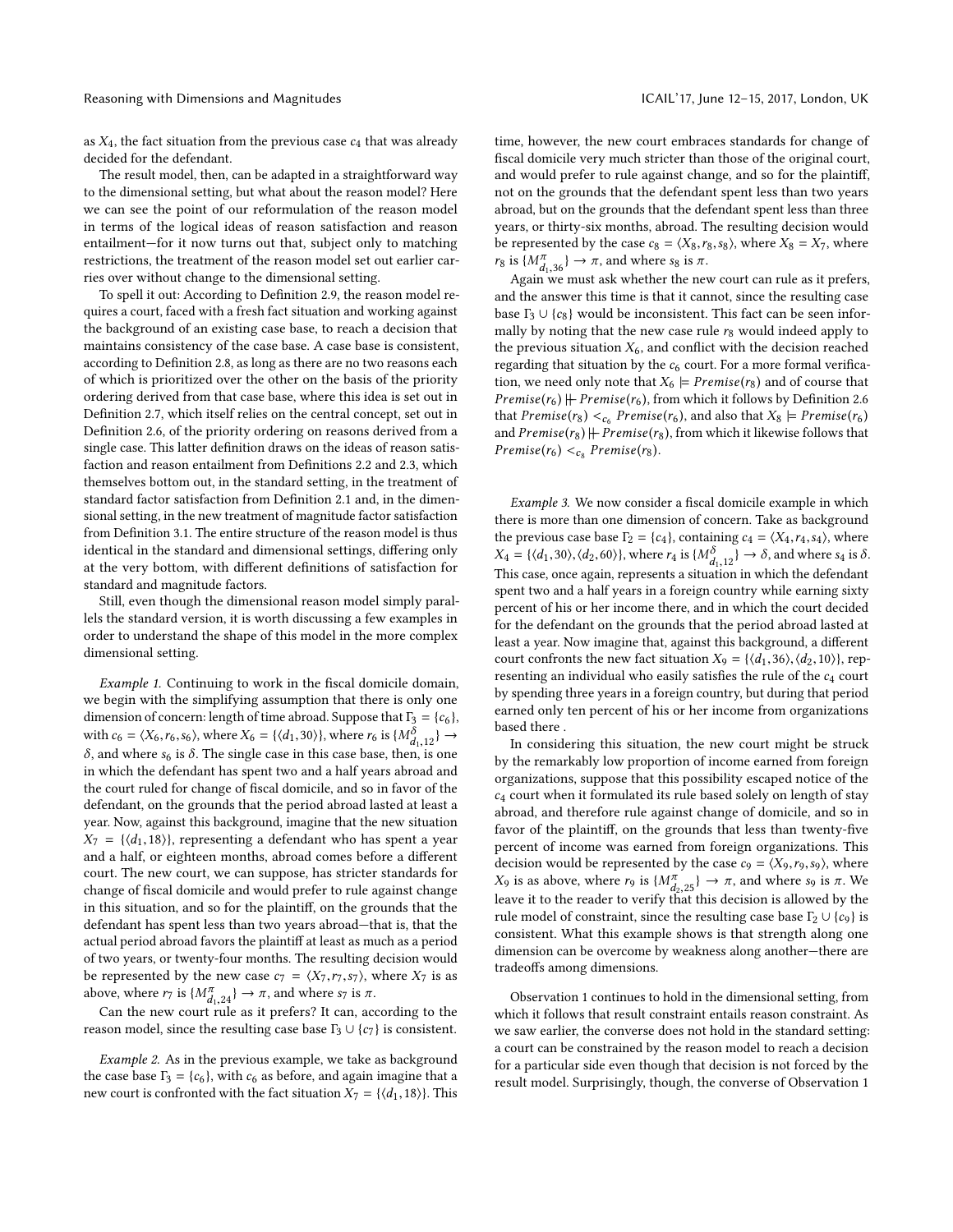does hold in the full dimensional setting: not only does result constraint entail reason constraint, but reason constraint entails result constraint.

<span id="page-7-2"></span>OBSERVATION 2. Let  $\Gamma$  be a consistent dimensional case base and  $X$  a new dimensional fact situation confronting the court, and suppose the reason model requires the court to reach a decision for the side  $s$  in the situation  $X$ . Then the result model likewise requires the court to reach a decision for the side s.

Does this mean that there is no difference, in the dimensional setting, between the reason and result models of constraint, that the reason model simply collapses into the result model? The answer is that the two models do collapse when the full range of magnitude reasons is allowed, but that they can come apart, and the reason model once again offers a stronger notion of constraint, when the range of magnitude reasons under consideration is restricted. We return to this topic in the next section.

# <span id="page-7-0"></span>4 INTERPRETING STANDARD INFORMATION

### 4.1 An interpretation

Having explored the notion of precedential constraint in two general settings, standard and dimensional, we now describe one way in which information from the standard setting can be interpreted into the dimensional setting.

It is sometimes suggested that standard factors can be thought of as points along a dimension.<sup>[5](#page-7-1)</sup> The interpretation set out here is based, however, on an understanding of standard factors themselves as dimensions. Considered as dimensions, the standard factors are seen as taking on the boolean values 1 and 0, indicating presence or absence, with these values ordered so that, for a standard factor favoring the side s, its presence favors s at least as much as its absence, and its absence favors the opposite side  $\bar{s}$  at least as much as its presence. This idea is encoded using our value ordering notation by stipulating that, where  $f$  is a standard factor and  $p$  and  $q$  are its possible boolean values, and where  $\leq$  is the usual ordering on numbers, then

$$
p \leq^s q \text{ if and only if } \begin{cases} p \leq q & \text{and } f \in F^s \\ q \leq p & \text{and } f \in F^{\overline{s}} \end{cases}
$$

The reader can verify that the  $\lt^s$  ordering defined in this way satisfies our earlier conditions of transitivity, antisymmetry, and duality.

We now define a *dimensionalization* function  $D$ , mapping items from the standard setting into their dimensional counterparts, in five steps. First, where  $X$  is a standard fact situation, we take

$$
\mathcal{D}(X) = \{ \langle f, 1 \rangle : f \in X \} \cup \{ \langle f, 0 \rangle : f \in F - X \},
$$

as its corresponding dimensional fact situation, where, of course, the value assignments  $\langle f, 1 \rangle$  and  $\langle f, 0 \rangle$  indicate the presence or absence of the standard factor  $f$  in  $X$ . There is a slight wrinkle when it comes to interpreting standard reasons in the dimensional setting, since standard reasons are objects of the same type as standard fact situations—sets of standard factors—and so would likewise be

mapped by  $D$  into dimensional fact situations, rather than magnitude reasons. As our second step, we therefore introduce a separate function  $\mathcal{D}'$  mapping standard reasons into their dimensional counterparts in such a way that, where  $W$  is a standard reason favoring the side s, its dimensionalization is

$$
\mathcal{D}'(W) = \{M_{f,1}^s : f \in W\},\
$$

 $\mathcal{D}(W) = \{M_{f,1} : f \in W\},$ <br>a magnitude reason that is satisfied by a dimensional fact situation just in case, for each standard factor present in  $W$ , that dimensional fact situation contains a value assignment indicating the presence of that factor.

Third, where  $r$  is a standard rule supporting the outcome  $s$ , its dimensionalization  $\mathcal{D}(r)$  is a magnitude rule of the form

$$
\mathcal{D}'(Premise(r)) \to s,
$$

supporting the same outcome as the original, and taking as its premise the dimensionalization of the standard reason that forms the premise of the original rule. Fourth, where  $c = \langle X, r, s \rangle$  is a standard case, its dimensionalization

$$
\mathcal{D}(c) = \langle \mathcal{D}(X), \mathcal{D}(r), s \rangle
$$

 $D(c) = \langle D(X), D(r), s \rangle$ <br>is the dimensional case containing the dimensionalization of the fact situation and rule from the original case, and the same outcome. Fifth, and finally, where Γ is a standard case base, its dimensionalization is

$$
\mathcal{D}(\Gamma) = \{ \mathcal{D}(c) : c \in \Gamma \}
$$

 $D(\Gamma) = \{D(c) : c \in \Gamma\}$ <br>containing dimensionalizations of each case belonging to the original.

We can see these definitions at work by calculating the dimensionalization of the case base  $\Gamma_1 = \{c_1\}$  $\Gamma_1 = \{c_1\}$  $\Gamma_1 = \{c_1\}$ , considered earlier, containing the single case  $c_1 = \langle X_1, r_1, s_1 \rangle$  $c_1 = \langle X_1, r_1, s_1 \rangle$  $c_1 = \langle X_1, r_1, s_1 \rangle$ , where  $X_1 = \{f_1^{\pi}, f_2^{\pi}, f_1^{\delta}, f_2^{\delta}\}$ ,<br>where r, is  $\{f^{\pi}\} \rightarrow \pi$  and where s, is  $\pi$ . Descending through the where  $r_1$  $r_1$  is  $\{f_1^{\pi}\} \to \pi$ , and where  $s_1$  is  $\pi$ . Descending through the stars in our definition we have  $\mathcal{D}(\Gamma_1) = \{ \mathcal{D}(c_1) \}$  with  $\mathcal{D}(c_2)$ steps in our definition, we have  $\mathcal{D}(\Gamma_1) = \{ \mathcal{D}(c_1) \}$  $\mathcal{D}(\Gamma_1) = \{ \mathcal{D}(c_1) \}$  $\mathcal{D}(\Gamma_1) = \{ \mathcal{D}(c_1) \}$ , with  $\mathcal{D}(c_1)$  =  $\langle \mathcal{D}(X_1), \mathcal{D}(r_1), s_1 \rangle$  $\langle \mathcal{D}(X_1), \mathcal{D}(r_1), s_1 \rangle$  $\langle \mathcal{D}(X_1), \mathcal{D}(r_1), s_1 \rangle$ , where  $\mathcal{D}(X_1)$  is the dimensional fact situation  $\{\langle f_1^{\pi}, 1 \rangle, \langle f_2^{\pi}, 1 \rangle, \langle f_2^{\delta}, 1 \rangle\}$  $\{\langle f_1^{\pi}, 1 \rangle, \langle f_2^{\pi}, 1 \rangle, \langle f_2^{\delta}, 1 \rangle\}$  $\{\langle f_1^{\pi}, 1 \rangle, \langle f_2^{\pi}, 1 \rangle, \langle f_2^{\delta}, 1 \rangle\}$  and where  $\mathcal{D}(r_1)$  is the magnitude<br>rule  $\{M^{\pi}$   $\} \rightarrow \pi$ rule  $\{M_{f_1^{\pi},1}^{\pi}\}\rightarrow \pi$ .<br>The question no

The question now arises: to what extent are the constraint relations defined in the standard setting preserved under the mapping described here from standard to dimensional information? Or more exactly: given a standard case base  $\Gamma$  and fact situation X, is it the case that a court working against the background of Γ is constrained to decide  $X$  for  $s$  just in case, moving to the dimensional setting, a court working against the background of  $\mathcal{D}(\Gamma)$  is constrained to decide  $\mathcal{D}(X)$  for s? Since we are working with two models of constraint, result and reason, we need to ask the question separately for each model.

Beginning with the result model, it turns out that, here, the notion of constraint defined in the standard setting carries over without change to the dimensional setting.

OBSERVATION 3. Let  $\Gamma$  be a standard case base and  $X$  a standard fact situation confronting the court. Then the result model of constraint requires the court working against the background of Γ to reach a decision in  $X$  for the side  $s$  if and only if, moving to the dimensional setting, the result model of constraint requires the court working against the background of the dimensional case base  $\mathcal{D}(\Gamma)$  to reach a decision in the dimensional fact situation  $\mathcal{D}(X)$ for the side s.

<span id="page-7-1"></span><sup>&</sup>lt;sup>5</sup> See, for example, Bench-Capon [\[6\]](#page-9-19).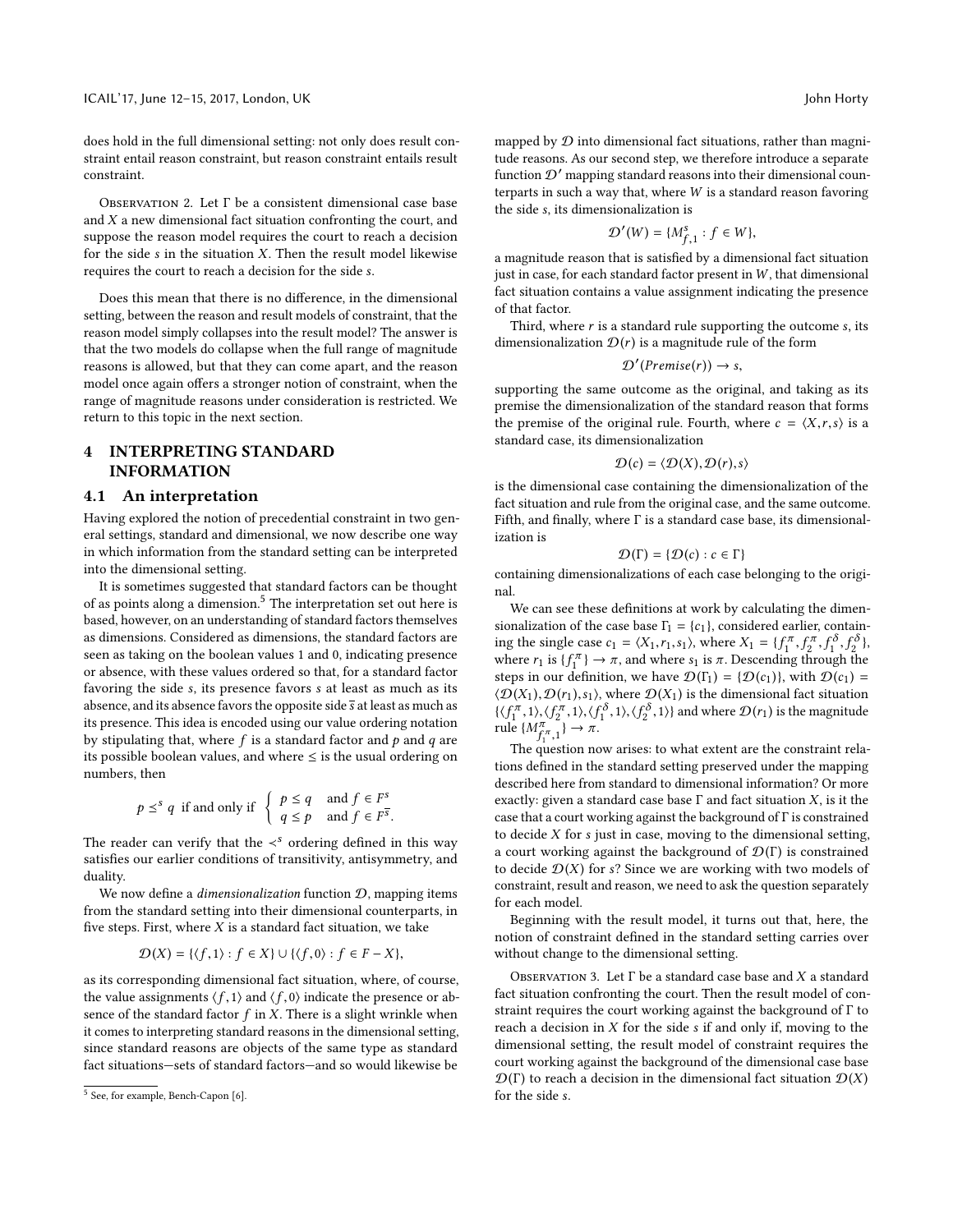Reasoning with Dimensions and Magnitudes ICAIL'17, June 12–15, 2017, London, UK

Things are different, though, when we turn to the reason model: here, the concept of constraint defined in the standard setting fails to survive interpretation into the dimensional setting. We can see this by reconsidering our earlier example in which a court faces the standard fact situation  $X_3 = \{f_1^{\pi}, f_1^{\delta}\}$  $X_3 = \{f_1^{\pi}, f_1^{\delta}\}$  $X_3 = \{f_1^{\pi}, f_1^{\delta}\}$  against the background of the standard case base  $\Gamma_1 = \{g_1\}$ , As we saw earlier the reason model of standard case base  $\Gamma_1 = \{c_1\}$  $\Gamma_1 = \{c_1\}$  $\Gamma_1 = \{c_1\}$ . As we saw earlier, the reason model of constraint requires the court to decide this situation for the plaintiff constraint requires the court to decide this situation for the plaintiff, since a decision for the defendant would prioritize  $\{f_1^{\delta}\}\$  over  $\{f_1^{\pi}\}\$ , but the opposite priority ordering is already supported by the hackbut the opposite priority ordering is already supported by the background case base. If the example is interpreted in the dimensional setting, however—that is, supposing the court faces the dimensional fact situation  $\mathcal{D}(X_3) = \{(\mathcal{f}_1^{\pi}, 1), (\mathcal{f}_2^{\pi}, 0), (\mathcal{f}_1^{\delta}, 1), (\mathcal{f}_2^{\delta}, 0)\}$  $\mathcal{D}(X_3) = \{(\mathcal{f}_1^{\pi}, 1), (\mathcal{f}_2^{\pi}, 0), (\mathcal{f}_1^{\delta}, 1), (\mathcal{f}_2^{\delta}, 0)\}$  $\mathcal{D}(X_3) = \{(\mathcal{f}_1^{\pi}, 1), (\mathcal{f}_2^{\pi}, 0), (\mathcal{f}_1^{\delta}, 1), (\mathcal{f}_2^{\delta}, 0)\}$  against the hardcomain case has  $\mathcal{D}(\Gamma)$  then the reason background of the dimensional case base  $\mathcal{D}(\Gamma_1)$  $\mathcal{D}(\Gamma_1)$  $\mathcal{D}(\Gamma_1)$ —then the reason<br>model no longer requires a decision for the plaintiff. This fact folmodel no longer requires a decision for the plaintiff. This fact follows at once from Observation [2,](#page-7-2) according to which, in the dimensional setting, the reason model requires a decision for a particular side only if the result model also requires a decision for that side. But the result model does not require a decision for the plaintiff in this case, since we do not have  $\mathcal{D}(X_1) \leq^{\pi} \mathcal{D}(X_3)$  $\mathcal{D}(X_1) \leq^{\pi} \mathcal{D}(X_3)$  $\mathcal{D}(X_1) \leq^{\pi} \mathcal{D}(X_3)$  $\mathcal{D}(X_1) \leq^{\pi} \mathcal{D}(X_3)$  $\mathcal{D}(X_1) \leq^{\pi} \mathcal{D}(X_3)$ . Why not? Because there is at least one dimension, the dimension  $f_2^{\pi}$ , whose value<br>in the fact situation  $\mathcal{D}(X_2)$  does not favor the plaintiff as strongly in the fact situation  $\mathcal{D}(X_3)$  $\mathcal{D}(X_3)$  $\mathcal{D}(X_3)$  does not favor the plaintiff as strongly as its value in  $\mathcal{D}(X_1)$  $\mathcal{D}(X_1)$  $\mathcal{D}(X_1)$ ; in particular,  $\mathcal{D}(X_1)(f_2^{\pi})$ —that is, the value<br>assigned to  $f^{\pi}$  in the fact situation  $\mathcal{D}(X_1)$ —is 1 while  $\mathcal{D}(X_2)(f^{\pi})$ assigned to  $f_{\lambda}^{\pi}$  in the fact situation  $\mathcal{D}(X_1)$  $\mathcal{D}(X_1)$  $\mathcal{D}(X_1)$ —is 1 while  $\mathcal{D}(X_3)(f_{\lambda}^{\pi})$  $\mathcal{D}(X_3)(f_{\lambda}^{\pi})$  $\mathcal{D}(X_3)(f_{\lambda}^{\pi})$ <br>is 0 and since  $f^{\pi}$  fouors the plaintiff it follows from our ordering is 0, and since  $f_1^{\pi}$  favors the plaintiff, it follows from our ordering<br>definition that we do not have  $\mathcal{D}(X_1)(f\pi) \prec \pi \mathcal{D}(X_2)(f\pi)$ definition that we do not have  $\mathcal{D}(X_1)(f_2^{\pi}) \preceq^{\pi} \mathcal{D}(X_3)(f_2^{\pi})$  $\mathcal{D}(X_1)(f_2^{\pi}) \preceq^{\pi} \mathcal{D}(X_3)(f_2^{\pi})$  $\mathcal{D}(X_1)(f_2^{\pi}) \preceq^{\pi} \mathcal{D}(X_3)(f_2^{\pi})$  $\mathcal{D}(X_1)(f_2^{\pi}) \preceq^{\pi} \mathcal{D}(X_3)(f_2^{\pi})$  $\mathcal{D}(X_1)(f_2^{\pi}) \preceq^{\pi} \mathcal{D}(X_3)(f_2^{\pi})$ .

## 4.2 Restricting the reasons

Since, by Observation [2,](#page-7-2) the reason model collapses into the result model in the dimensional setting, it is natural to wonder whether the reason model can be modified so that it allows, in the dimensional setting, a pattern of constraint that aligns with that of the standard reason model. In fact, it can, by restricting the reason model so that appeal to inappropriate reasons and rules is blocked .

In order to do this in the most general way, we proceed in three steps. First, we generalize the reason model of constraint from Definition [2.9](#page-3-1) to allow for restrictions on the rules available to justify decisions. Although this new version of the reason model differs from the original only in a single word—the requirement that the rule appealed to should be appropriate—it is formulated explicitly here for the sake of clarity:

<span id="page-8-0"></span>Definition 4.1. Let  $\Gamma$  be a case base and X a matching fact situation confronting the court. Then the reason model of constraint requires the court to base its decision on some appropriate rule r supporting an outcome s such that the new case base  $\Gamma \cup \{ \langle X, r, s \rangle \}$ is consistent.

Now, what does it mean for a rule to be appropriate? That varies, and can be a matter of contention—in many domains, this would be a research question. For present purposes, however, where we are considering the interpretation of standard information into the dimensional setting, we can stipulate that the appropriate reasons and rules are those that result from the dimensionalization of standard reasons and rules. Second, then, let us define a dimensionalized standard reason as a magnitude reason of the form  $\mathcal{D}'(W)$ for some standard reason  $W$ , and a *dimensionalized standard rule*<br>as a magnitude rule with a dimensionalized standard reason as its as a magnitude rule with a dimensionalized standard reason as its

premise—that is, a magnitude rule of the form  $\mathcal{D}(r)$  for some standard rule r. Finally, if we stipulate for present purposes that all and only the dimensionalized standard rules are appropriate, the pattern of constraint defined by the reason model in the standard setting is, at last, preserved under our mapping from standard to dimensional information, as we can see from the following observation:

OBSERVATION 4. Let  $\Gamma$  be a consistent standard case base and  $X$ a standard fact situation confronting the court. Then there is some standard rule  $r$  supporting the outcome  $s$  such that the standard case base  $\Gamma \cup \{ \langle X, r, s \rangle \}$  is consistent if and only if, moving to the dimensional setting, there is some dimensionalized standard rule r'<br>supporting the same outcome such that the dimensional case base supporting the same outcome such that the dimensional case base  $\mathcal{D}(\Gamma) \cup \{ \langle \mathcal{D}(X), r', s \rangle \}$  is consistent.

The upshot is this: In the dimensional setting, the difference between the result and reason models of constraint can be captured by working with a single definition of constraint, set out in Definition [4.1,](#page-8-0) but classifying different reasons and rules as appropriate. The result model emerges as the special case in which all reasons and rules are classified as appropriate, while restrictions on the set of appropriate reasons and rules lead to patterns of constraint characteristic of the reason model.

## 5 CONCLUSION

My goal has been to show—in response to concerns raised by Bench-Capon—how two simple models of precedential constraint, the result and reason models, can be broadened from the standard setting to the dimensional setting, allowing a richer representation of legal information, not just through sets of standard factors, but through dimensions that can take on various values. The path followed in this paper is, in many ways, straightforward, but it led to a surprise. The surprise is that the two models of constraint, which are distinct in the standard setting, collapse in the richer dimensional setting. As a response to this collapse, in order to restore a contrast between the result and reason models of constraint, we generalized the reason model in a way that allows for limiting consideration only to certain preferred, or appropriate, reasons and rules.

This generalization of the reason model may appear to be artificial, or ad hoc, especially given the somewhat technical problem through which it was motivated. In fact, though, I feel that, by introducing the question of what reasons and rules should be classified as appropriate, and why, the highlights some of the deeper issues underlying the notion of precedential constraint. To support this point, I close by describing a different and less technical setting in which a contrast between the result and reason models hinges on the question whether a particular rule is appropriate.

Returning to the change of fiscal domain scenario, suppose an individual has lived in a foreign country for a year and ten days and a court rules that this period counts as a long duration, and so for the defendant, on the grounds that the individual has been away for over a year. According to the result model, of course, the reason the court gives to support its judgment has no bearing on constraint; this particular judgment constrains a later case only if the facts of that case are at least as strong for the defendant as the facts of the present case—that is, only if an individual has spent at least a year and ten days in a foreign country. And what Observation [2](#page-7-2) tells us is that, surprisingly, the initial version of the reason model, set out